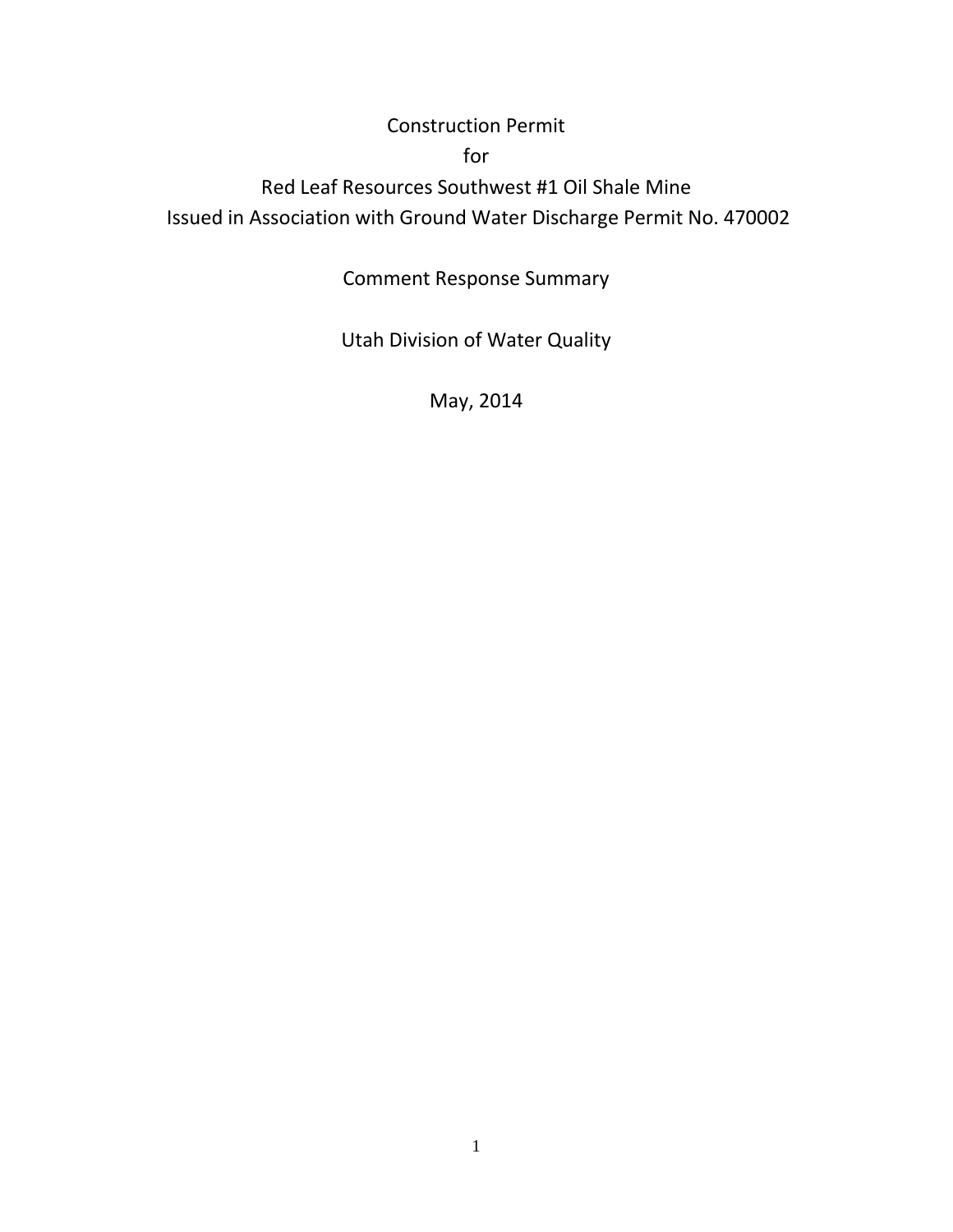## **I. INTRODUCTION**

#### A. Background

1. The Division of Water Quality (DWQ) requested comments on its intent to issue a construction permit<sup>1</sup> for an Early Production System (EPS) prototype capsule at the Southwest #1 Oil Shale Mine for the permittee, Red Leaf Resources (RLR), through the 30 day period ending May 1, 2014. On May 1, 2014 Western Resource Advocates (WRA) on behalf of a collection of entities, collectively known as "Living Rivers", submitted comments on the noticed construction permit. Although there is a regulatory requirement for public comment prior to issuance of the related ground water discharge permit<sup>2</sup>, no such requirement exists for issuance of a construction permit. DWQ has opted to receive comments regarding the issuance of the RLR EPS construction permit since it is of such heightened public awareness and scrutiny. WRA's submittal incorporated the following as comments to the draft construction permit: Living Rivers' January 21, 2014 Request for Agency Action on Ground Water Discharge Permit No. UGW470002 ("GW Permit"); Elliot Lips' September 26, 2013 Expert Report filed as part of WRA's comments on the GW Permit (Lips Initial); Lips January 14, 2014 Supplemental Expert Report (Lips Supplemental); James Kuipers' September 23, 2013 Expert Report filed as part of WRA's comments on the GW Permit (Kuipers' Initial); and Kuipers April 21, 2014 Expert Report filed as part of WRA's comments on the Construction Permit.

2. DWQ uses site-specific data on a case by case basis to issue construction permits for a wide variety of activities and industries (and their associated wastewater types) across the State which also varies greatly in its climatic factors, geology and hydrogeology<sup>3</sup>. Although there are generally recognized Best Available Technology (BAT) criteria for certain industries, e.g. double lined ponds with leak detection for the mining industry, they are a starting point and the BAT standard may be higher or lower depending on pertinent factors listed above and as described in DWQ's comment response summary 4 for UGW470002 (GW Response Summary).

3. DWQ provided extensive responses to the comments in the GW Comment Response Summary on December 20, 2013 when DWQ issued the GW Permit.

4. One specific GW Permit condition under the subheading "Best Available Technology Standard" provided that: "The authorized facilities will be constructed in accordance with the

l

<sup>&</sup>lt;sup>1</sup> Related to the Ground Water Discharge Permit No. UGW470002 which permit Living Rivers has challenged by the filing of a Request for Agency Action on January 21, 2014, which action is pending before the Administrative Law Judge.

 $^{2}$  UAC R317-6-6(6.5)

 $3$  For a general description please See DWQ's December 2006 permitting information and guidance document "Ground Water Quality Protection Permitting Information Document" on the DWQ website at: http://www.waterquality.utah.gov/GroundWater/documents/GWQP\_PermitInfo.pdf

<sup>&</sup>lt;sup>4</sup> See DWQ GW Response Summary Part I(D) and (E).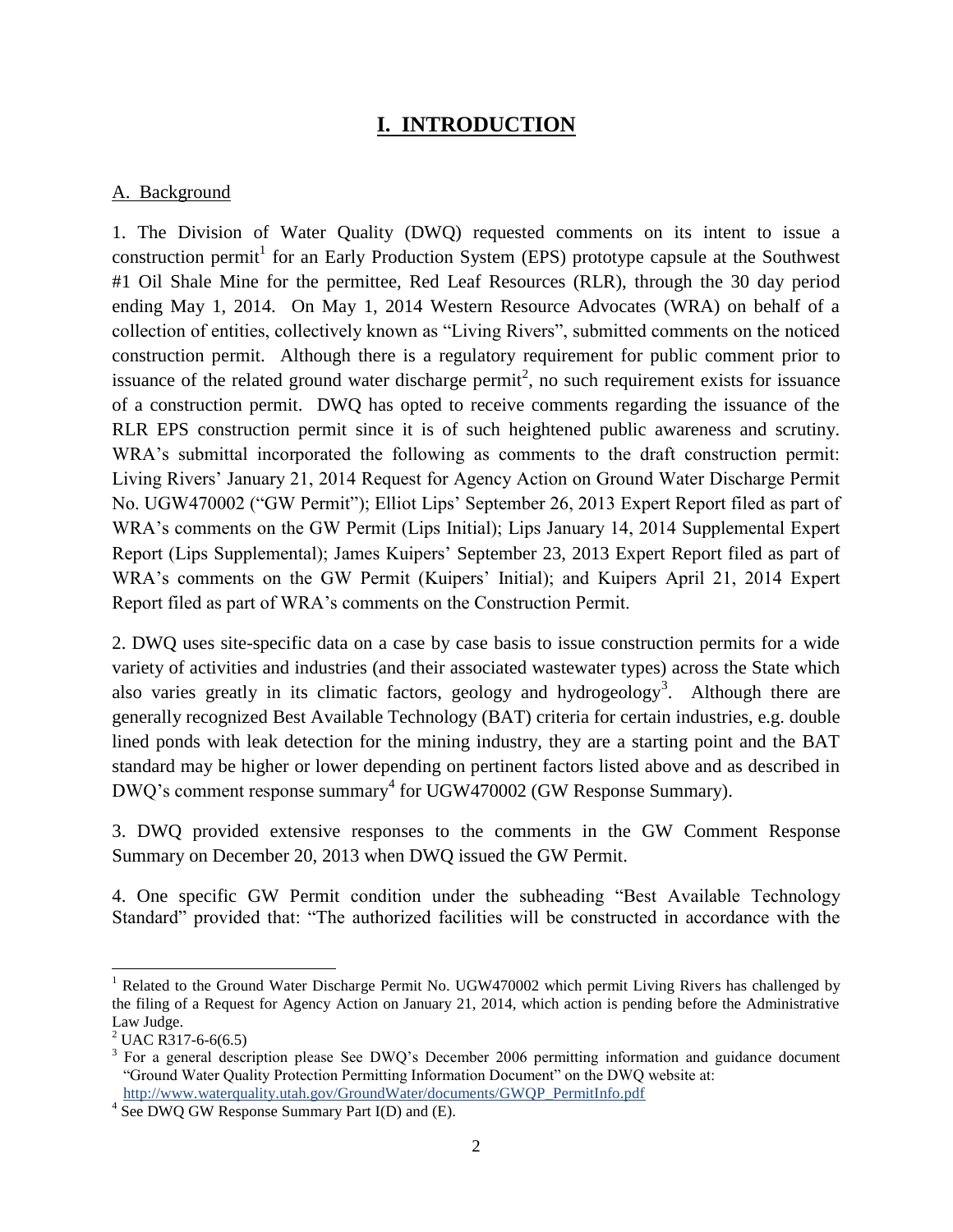engineering design plans and specifications approved by the Construction Permit issued by the Director<sup>"</sup>

#### B. Applicable Rules

The rules applicable to the issuance of a construction permit are as follows.

#### UAC R317-1-2(2.2) states:

"*Construction Permit. No person shall make or construction any device for treatment or discharge of wastewater without first receiving a permit to do so from the Director or its authorized representative, except as provided herein."*

#### UAC R317-1-1 states in part:

*"Wastewater" means. . . industrial waste or other liquid substances which might cause pollution of waters of the state"*

#### UAC R317-1-2(2.2)(C) states:

*"Review of Plans. The Division shall review said plans and specifications as to the adequacy of their intended purpose and shall require such changes as are found necessary to assure compliance with the pertinent parts of these rules."*

UAC R317-6-1 states in part:

 $\overline{a}$ 

*"Best Available Technology" means the application of design, equipment, work practice, operation standard or combination thereof at a facility to effect the maximum reduction of a pollutant achievable by available processes and methods taking into account energy, public health, environmental and economic impacts and other costs.*

C. Engineering Basis for Construction Permit Issuance

1. The basis for construction permit issuance is an engineering review of the plans and specifications. The determination of BAT was previously addressed in the public comment period for the GW permit.

2. DWQ reviewed the final design documents to ensure that construction of the EPS capsule would be consistent with the ground water discharge permit and standard engineering design practices and principles. For example, DWQ reviewed the BAS layer design for consistency with the same Quality Assurance/Quality Control (QA/QC) elements (compaction, moisture content, percentage of bentonite and kneading) of the test pad which was tested using a sealed double ring infiltrometer<sup>5</sup>.

<sup>&</sup>lt;sup>5</sup> Complying with American Society of Testing Materials (ASTM) standards such as D5093 page 4, D5039 page 10, D2216, D4318, D422 and D698 page 18 etc. from IGES "Field Scale Hydraulic Conductivity Evaluation of Compacted Bentonite Amended Soil by Sealed Double Ring Infiltration Testing" report in the construction permit application.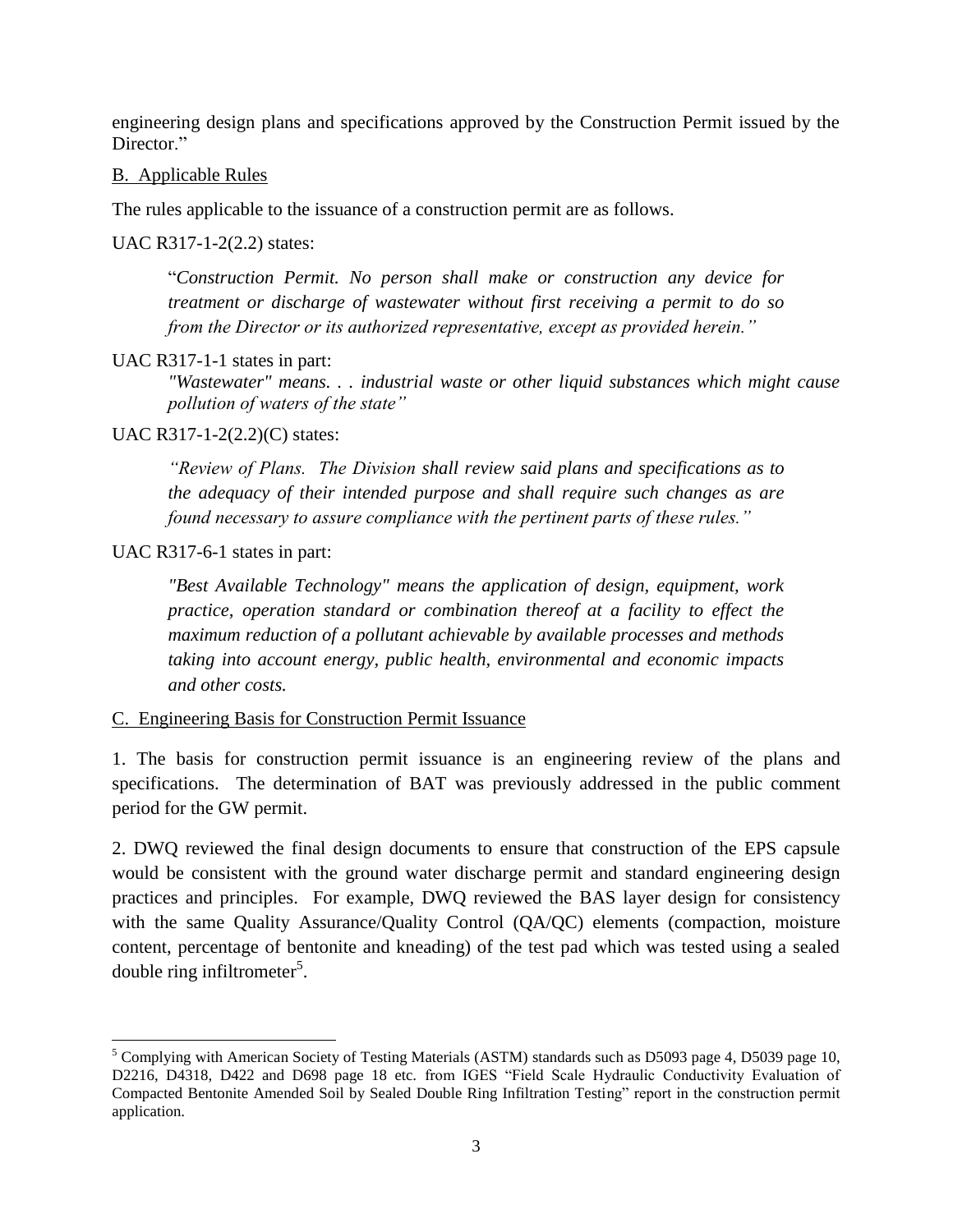3. DWQ is satisfied that engineering plans and specifications for construction of the EPS capsule are consistent with the ground water discharge permit and standard engineering design practices. The Construction Permit may be issued as proposed by RLR with one minor change.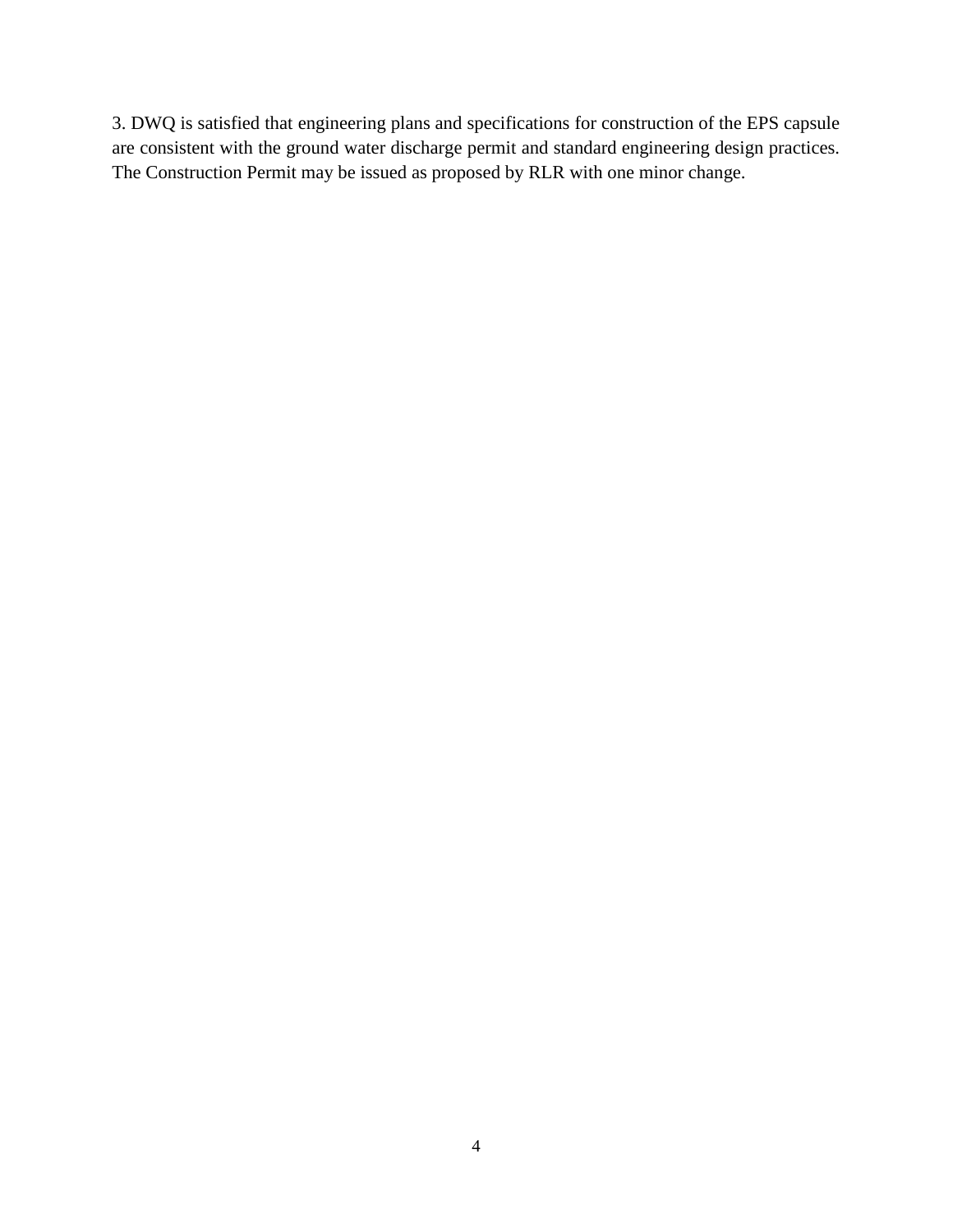## **II. DWQ Response to WRA's Comments**

DWQ will limit its response to those comments submitted by WRA which are within the scope of the agency's review on the Construction Permit. By WRA's own account, the purpose of the Lips' Supplemental Report is to reply to the GW Response Summary (responding to Lips' initial report relative to the issuance of the GW Permit). As a practical matter, to the extent that WRA's submittals are outside of the scope of the Construction Permit, but instead relate directly to comments that have already been submitted by WRA relative to the GW Permit, such submittals would constitute supplementing the administrative record on Living Rivers' pending Request for Agency Action. For those submittals to become part of the administrative record, the Administrative Law Judge in the pending challenge of the GW Permit would have to grant a motion to supplement the record with technical or factual information, which could be granted if the moving party proves good cause. See Utah Code Ann. § 19-1-301.5(8)(c).

Lips' Supplemental Report falls within such a category of a supplementation of the administrative record of the pending challenge to the GW Permit that can only come into that proceeding by motion and a showing of good cause or by stipulation. In addition, the DWQ rejects the incorporation of the pending request for agency challenging the GW Permit. The purpose of this public comment period was to obtain comments on the Construction Permit, not to re-open the comment period on the GW Permit. The request for agency action includes attachments that were not considered during the public comment on the GW Permit. Therefore the statutory procedures to supplement the record must be followed. See Utah Code Ann. § 19- 1-301.5(8).

## **The text of the comments are restated verbatim in italics. Some of the comments are broken into subparts for purposes of the DWQ response.**

## **Comment 1 (1.1)**

*Thank you for the opportunity to comment on the draft Construction Permit related to Red Leaf's Ground Water Discharge Permit No. UGW470002. These comments are submitted on behalf of Living Rivers, Grand Canyon Trust, Utah Chapter of Sierra Club, Southern Utah Wilderness Alliance, and Great Old Broads for Wilderness (Collectively Living Rivers).*

*Living Rivers hereby references, incorporates and attaches its January 21, 2014 Request for Agency Action (RAA). Exhibit A, attached. Living Rivers also references, incorporates and attaches Mr. Lips' September 26, 2013 Expert Report (Lips Initial), Mr. Lips' January 14, 2014 Supplemental Expert Report (Lips Supplemental), and Mr. Kuipers September 23, 2013 Expert Report (Kuipers Initial), which were exhibits to its January 21, 2014 Request for Agency Action. Exhibits B, C and D respectively, attached.*

*In issuing the Construction Permit associated with Red Leaf's Ground Water Discharge Permit, the Director was required to review the plans and specifications and ensure that Red Leaf's design would function as intended and in a manner that complied with the Ground Water Quality Protection regulations and the stated purposes of the Discharge Permit. See R317-1-2.2 (C).*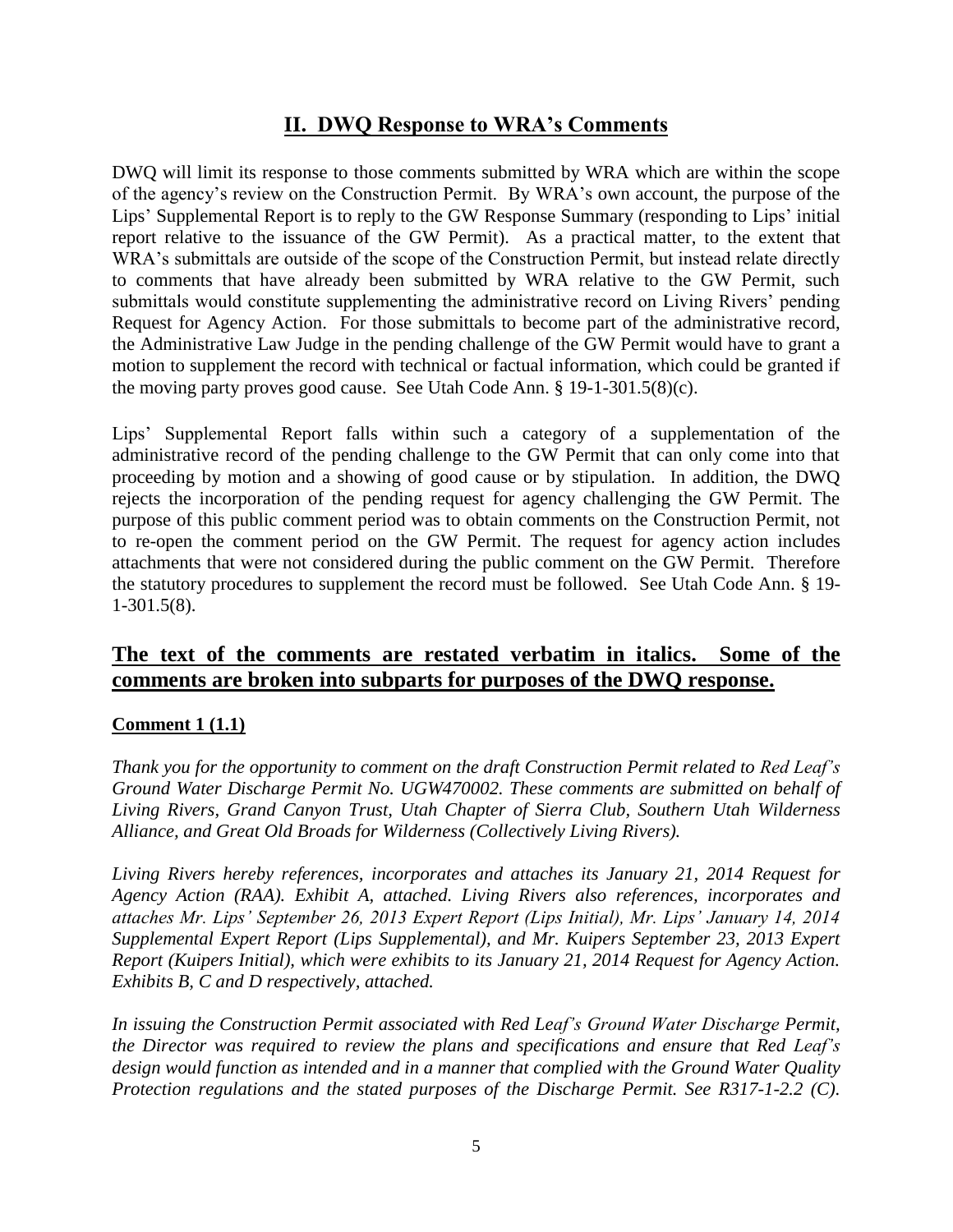*Specifically, the Construction Permit must first ensure that the Early Production System (EPS) capsule, by itself, will not contaminate subsurface Waters of the State. Secondly, as the Director notes in the Statement of Basis (SOB) associated with the Discharge Permit, "the purpose of construction of the EPS capsule is to evaluate the capsule design for suitability in the construction of future capsules for commercial production." SOB at 7. In line with that, the Director notes that "[t]he issuance of [the Discharge Permit] is part of an evaluation phase that will be used to test assumptions and factors related to ground water protection and capsule performance that are still not completely known." SOB at 7. As part of this evaluation, the results from the monitoring associated with the Discharge Permit will be used "to determine if any potential discharge to subsurface or waters of the State may result from large-scale production at the mine." Discharge Permit at 2. Therefore, the Construction Permit must both ensure that Red Leaf's EPS is constructed in a manner that protects Waters of the State and that provides the Director with the necessary information on which to evaluate the capsule design for commercial-scale production. However, as outlined in detail below, the Construction Permit does neither.*

## **1.1 DWQ Response**

The DWQ rejects the incorporation of the request for agency action and associated documents in Part I. The scope and purpose of the construction permit review is also discussed in Part I.

#### **Comment 1 cont. (1.2)**

*Initially, and as Mr. Kuipers noted in his April 21, 2014 Expert Report related to this Construction Permit (Kuipers), Exhibit E, attached, the scarcity of details in the requirements for construction permits outlined in the R317-1-2 regulations makes it difficult to determine the standards that the Director of the Division of Water Quality (Director) applied in his review of Red Leaf's Construction Permit Application. Further, the complete lack of written analysis of Red Leaf's application on the part of the Director offers no insight into how he applied what standards do exist. To make matters worse, the number of details that have been withheld from disclosure to the public at Red Leaf's request makes it next to impossible to meaningfully comment on the company's proposal or the Construction Permit. Because the details associated with DWQ's review of the application are either absent or are being withheld and because the Director offers no insight into how he applied the regulatory requirements with this permit, the Director has failed to provide sufficient justification for his approval of Red Leaf's Construction Permit.*

#### **1.2 DWQ Response**

As described in Part I, the construction permit is issued in connection with the ground water permit on a case by case basis evaluating a variety of factors. Extensive information and explanation has been provided for both the ground water and construction permits. Details are neither absent nor were withheld. In the submission of comments regarding the issuance of the ground water permit WRA and its experts were provided access to the business confidential materials. The construction permit documents that were available for public review indicated business confidential documents were not included. However, WRA did not request RLR or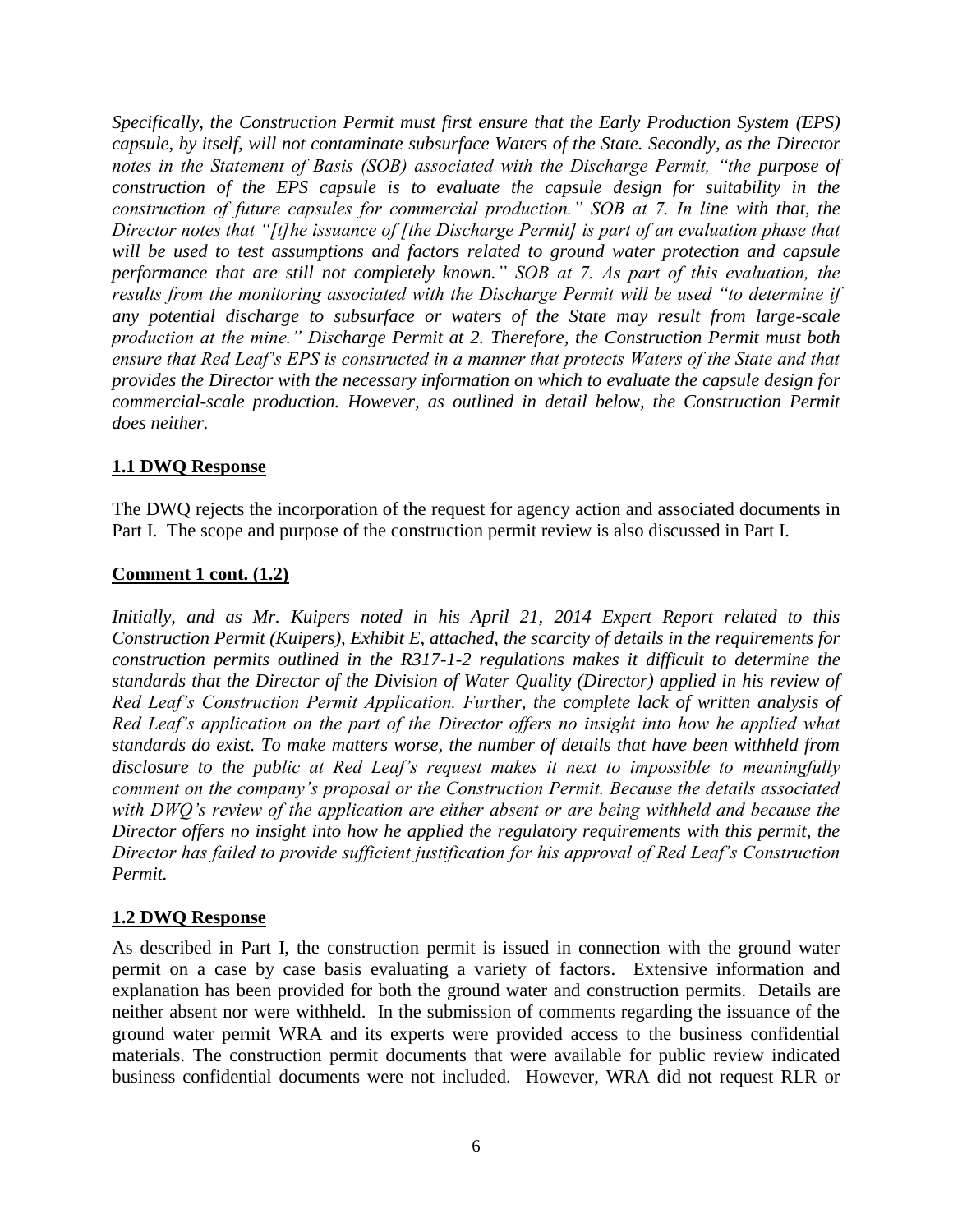DWQ to provide them similar access to the final business confidential construction permit documents.

DWQ notes that many of the comments provided are very similar or repetitive of those made in it September 27, 2013 comments. As such, DWQ refers to its response to those comments GW Response Summary) throughout this response.

### **Comment 2**

## *The Permit Fails to Address How the Design of the Capsule Serves as a Barrier to Prevent Liquids from Unintentionally Escaping.*

*In order to be considered adequate, the Construction Permit must certify that the construction of the EPS meets the first goal of the Discharge Permit, which is to ensure that contaminants emanating from the EPS do not contaminate subsurface Waters of the State. However, as Mr. Kuipers notes, the draft permit does not address the issue of unintentional release of solution from the capsule. Kuipers at 2. As he stated in his initial report, because of the significant chemical and physical demands placed on the BAS liner, there is a high likelihood of significant failures and the release of materials from the capsule. Kuipers Initial at 7. The failure to address the possibility that either the side or the bottom BAS liners may fail during the extreme and lengthy heating process, resulting in a release of liquid hydrocarbons into the environment and result in a discharge to ground water, is a fatal flaw in this permit. See RAA ¶¶ 59, 73-76. Therefore, because the Construction Permit is not adequate to support the intended goal of the Discharge Permit of ensuring that contaminants from the EPS will not contaminate subsurface Waters of the State, the Director's decision to approve the Construction Permit is arbitrary, capricious and a violation of the law.*

## **2. DWQ Response**

DWQ previously responded to this comment with the issuance of the ground water permit. For instance, see DWQ Response Summary page 16, DWQ response 3.2 as well as page 31, DWQ Response Summary to Kuipers 2 (Capsule Stability) incorporated by reference as if specifically set forth herein.

## **Comment 3 (3.1)**

## *The Permit Fails to Require that the Capsule Be Constructed in a Manner that Provides Adequate Monitoring Beneath the Capsule*

*In line with the second purpose of the Discharge Permit – to gather the information needed to determine whether commercial-scale use of Red Leaf's capsules will be protective of ground water in a variety of geological formations – the Construction Permit must ensure that the capsule is designed and constructed in a manner that allows the Director to obtain the information he needs to make that determination. However, the Construction Permit fails to accomplish this.*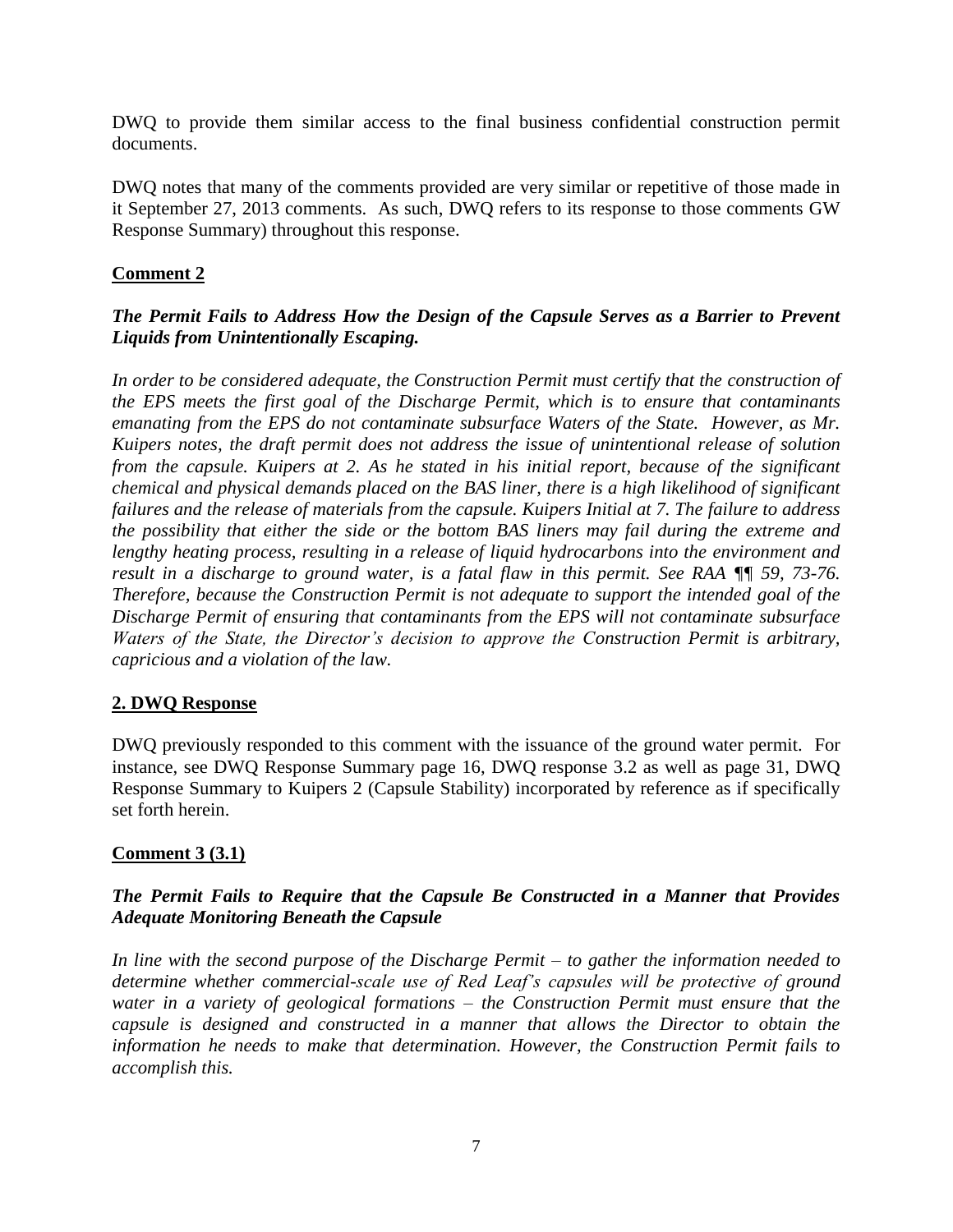## **3.1 DWQ Response**

DWQ previously responded to this comment with the issuance of the ground water permit. For instance, see DWQ GW Response Summary page 15, Response 3.1 incorporated by reference as if specifically set forth herein. Also see DWQ Response 1.2 of this Construction Comment Response Summary.

## **Comment 3 cont. (3.2)**

*As Mr. Kuipers notes, the fluid collection pipe that provides for monitoring of fluids is limited to the area where other pipes protrude from the capsule. Kuipers at 3. Instead, the fluid collection pipe should extend beneath the entire capsule/bedrock interface. Id. This approach is standard industry practice and would allow the Director to properly monitor the entire capsule floor in order to determine whether there are unintended discharges from the bottom BAS liner. Id. As currently designed, this limited monitoring design fails to account for the very real possibility that the lower BAS will fail. See Kuipers Initial at 4 ("It is highly likely that the metal sheet will be affected by the heating and pressurization process as well as the weight and settling of the material and will cause warping and weld failures in the metal sheet which will result in the sheet allowing solution to pass through the sheet and in turn result in increased reliance on the BAS liner to accomplish capture and to prevent solution discharge.").*

*Further, this limited monitoring design does not consider the probability that the lower liner will also fail, resulting in a direct release of liquid hydrocarbons into the environment and in a discharge to ground water. See RAA ¶ 75; see also Kuipers Initial at 7 ("My best professional judgment is that because this is a novel concept involving significant chemical and physical demands upon the proposed BAS containment system there is a high likelihood there will be significant failures resulting in release of deleterious materials.").*

## **3.2 DWQ Response**

DWQ previously responded to this comment with the issuance of the ground water permit. For instance, see DWQ GW Response Summary pages 15-18 and pages 32-33 incorporated by reference as if specifically set forth herein.

## **Comment 3 cont.(3.3)**

*The Director's statement in his response to comments associated with the Ground Water Discharge Permit (Response) that "[m]onitoring beneath the capsule is not critical to insure control of discharge" shows that he is ignoring the possibility of a BAS liner failure and is disregarding his stated purposes for conducting monitoring. Response at 15. The Construction Permit reflects the Director's focus on only the "very unlikely event that leachate builds up within the closed capsule," id., and thus fails to require the monitoring necessary to address the probability that a BAS failure will result in the direct discharge of liquid hydrocarbons into the environment and ground water. See also RAA ¶ 77.*

*In addition to not requiring that the drainage system be extended to cover the entire capsule, the Construction Permit also does not contain a requirement that the company construct separate sample monitoring points which would provide the data for unintended discharges from the*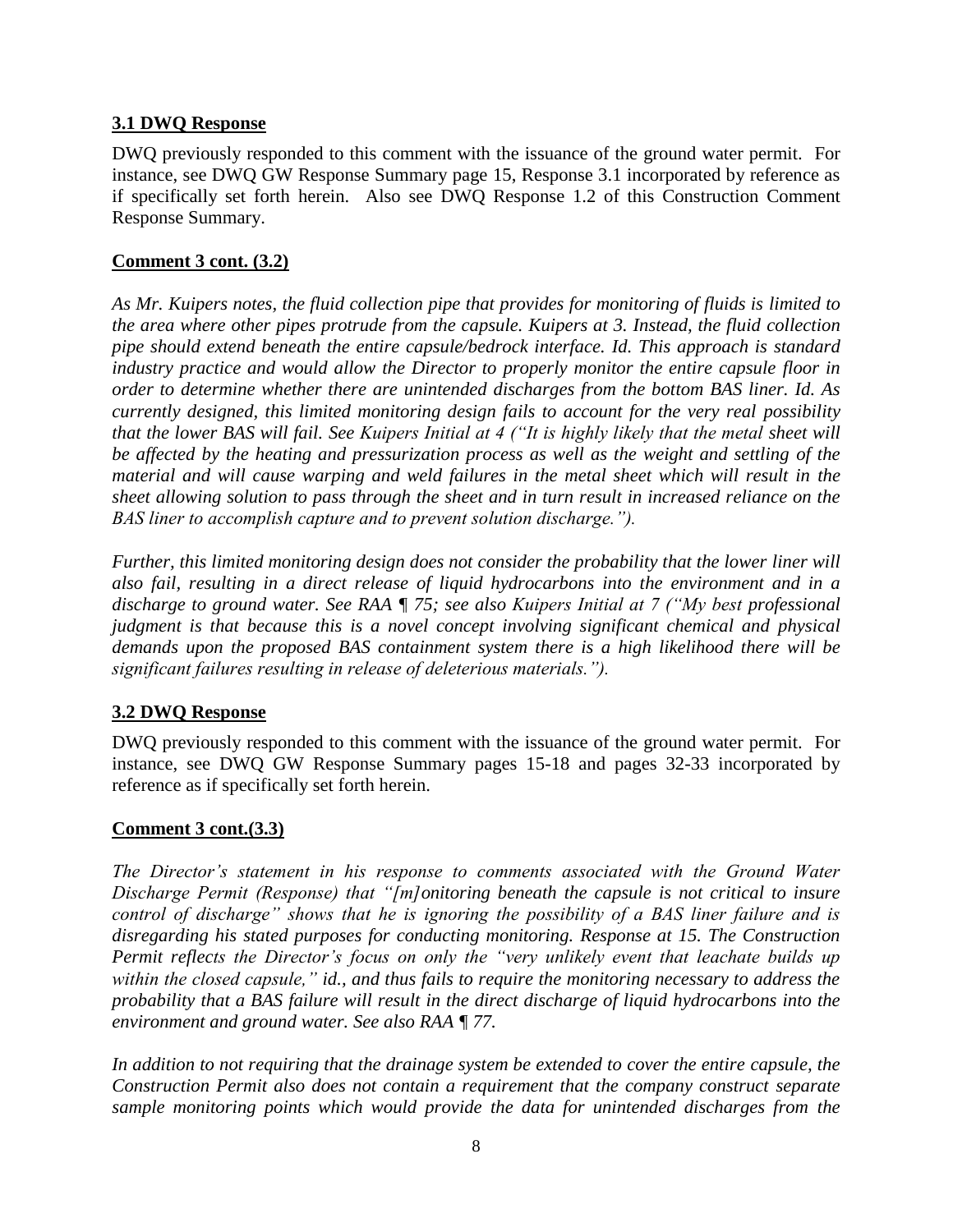*capsule. Kuipers at 3. To that end, the Director must prohibit the company from combining the drain for the bedrock and the lower containment layers. Id. The way the drainage system is currently designed, such a combined discharge would not allow a determination of whether the lower BAS layer has failed. Id.*

*Because the Construction Permit does not require that a sufficient monitoring system be installed to support the stated goals of ensuring that discharges from the EPS will not contaminate subsurface Waters of the State and of gathering the information necessary to determine whether commercial-scale use of Red Leaf's capsules will be protective of ground water in a variety of geological formations, the Director's decision to approve the Construction Permit is arbitrary, capricious and a violation of the law.*

## **3.3 DWQ Response**

DWQ previously responded to this comment with the issuance of the ground water permit. For instance, see pages 5-9 Part I(D and E), and pages 13 and 15 of the GW Response Summary incorporated by reference as if specifically set forth herein.

## **WRA Comment 4 (4.1)**

## *The Construction Permit Fails to Require the Construction of a Redundant Liner and Leak Detection System*

*While the EPS is being proposed as a zero-discharge operation that will contain primary and secondary containment, Ground Water Discharge Permit Application at 10, because the drain pipes do not extend beneath the entire area of the capsule, they do not constitute a secondary containment system sufficient to capture unintended drainage from the bottom BAS liner. Kuipers at 4. Therefore, the permit does not require the capsule to be constructed in such a way that any unintentional discharge can be controlled as required by R317-6-6.3(G) and R317-6- 6.4.*

*As Mr. Kuipers notes, "it is highly likely that unexpected forces will be exerted in terms of liquid head or saturation within the pile resulting in the additional potential for loss of liquid products containing deleterious materials outside the capsule" and that "because this is a novel concept involving significant chemical and physical demands upon the proposed BAS containment system there is a high likelihood there will be significant failures resulting in the release of deleterious materials." Kuipers Initial at 7. Because of this, Mr. Kuipers recommends that the Director require installation and monitoring of a secondary leachate collection system in order to determine how the BAS liner has performed. Id.*

## **4.1 DWQ Response**

DWQ previously responded to this comment with the issuance of the ground water permit. For instance see pages 16, 29 (Kuipers 1 Heap Leach), pages 32-33 (Kuipers 3 Process Solution and Post-Retort Draindown and Leachate Collection) of DWQ's GW Response Summary incorporated by reference as if specifically set forth herein.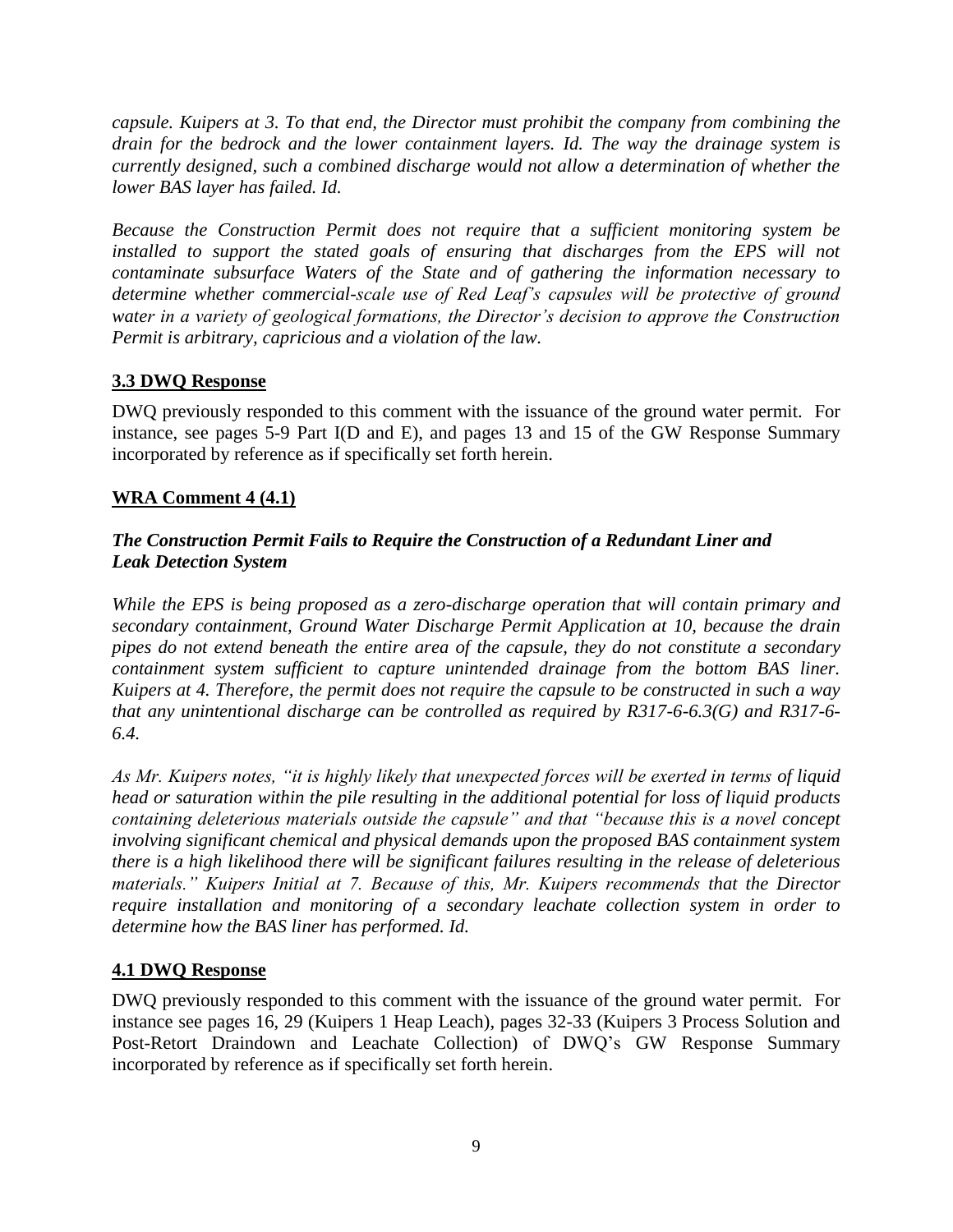#### **Comment 4 cont. (4.2)**

*Given the likelihood of failure of the BAS, in order to fulfill these regulatory obligations, and in order to adequately monitor for leakage through the BAS liner, the Director must require Red Leaf to install a geomembrane liner overlain by a geogrid draining to a collection point, under the entire area of the EPS capsule. Kuipers at 4. As Mr. Kuipers notes, the reliance on bedrock as an impervious containment layer is flawed because bedrock is subject to fracturing and cracking and can exhibit significant porosity. Id.*

*Mr. Kuipers also notes there is the potential for differential settling over a longer period of time – years versus months – than is predicted. Kuipers Initial at 5. This differential settling would mean that some areas of the capsule would settle more than others, id., and that this settling would likely result in significant gaps in the upper BAS layer that would allow moisture from precipitation to enter the capsule relatively unimpeded. Lips Initial at 7. Because the settling may occur over an extended period of time – in excess of five years and possibly as many as 25 years, Kuipers Initial at 5 – the Construction Permit must account for the possibility that the resulting settling of the pile will make long-term effectiveness of the containment questionable and short-term reclamation of the surface difficult. Id. at 7.*

*Because there is a strong possibility that the BAS liner will fail due to heat and pressure, that the metal sheet could fail to perform as expected, and that differential settling will make the longterm effectiveness of the containment questionable thus allowing a significant amount of precipitation to infiltrate through the upper – and ultimately lower – BAS layers, and because the Director is not requiring the company to construct the EPS on a liner system that incorporates a leak detection system, his approval of the Construction Permit is arbitrary, capricious and a violation of the law.*

## **4.2 DWQ Response**

Except for the comment on fracturing and porosity, which is new, DWQ previously responded to this comment with the issuance of the ground water permit. For instance see pages 31-35 of the GW Response Summary incorporated by reference as if specifically set forth herein. The comment on fracturing and porosity should have been raised in the comment period for the ground water permit and is outside of the scope of the construction permit comment period which calls for comments on the final design documents. Therefore DWQ is not providing a response, see Part I.

## **End of DWQ Responses to WRA Comments**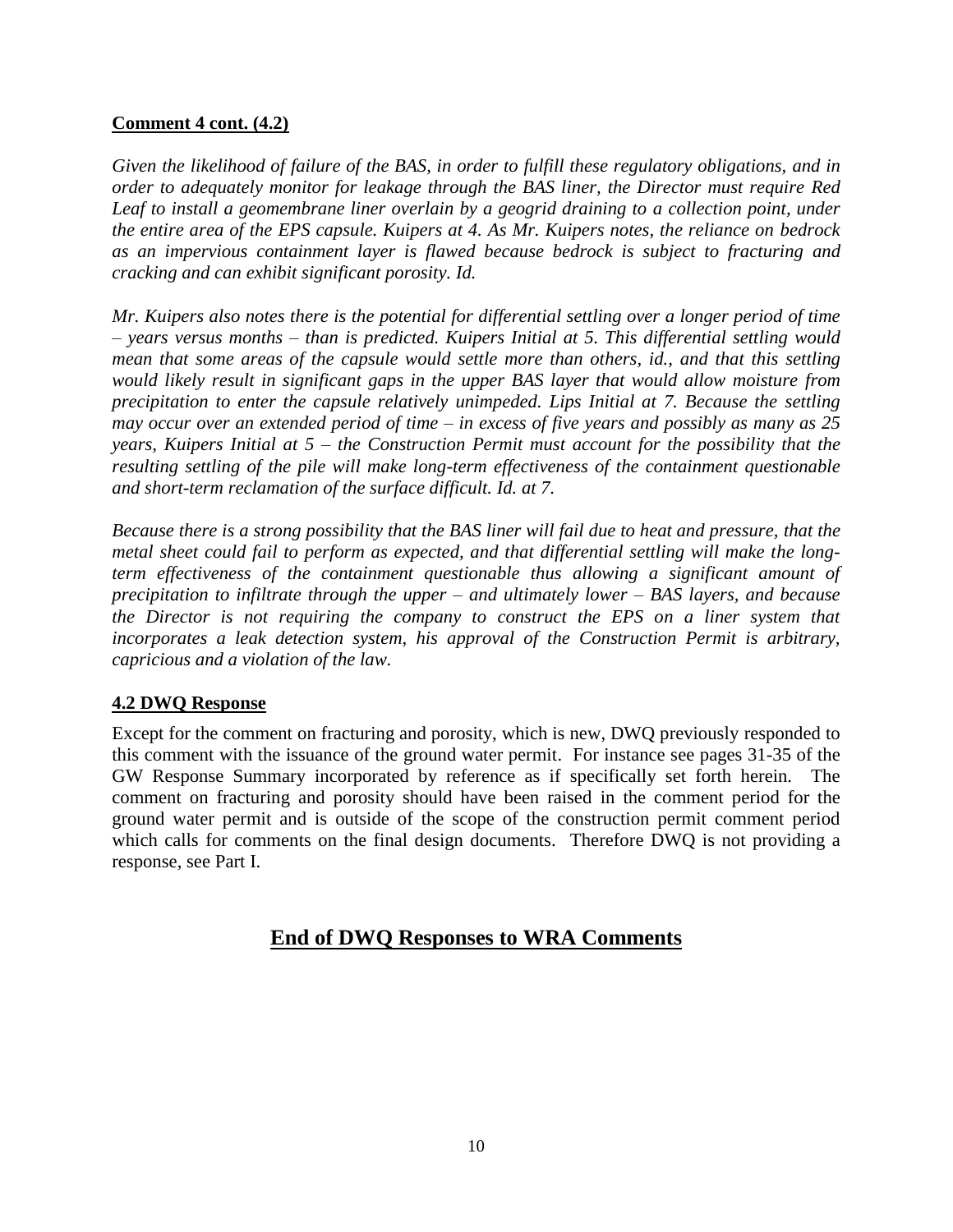## **III. DWQ RESPONSE TO ATTACHED EXHIBIT E TO WRA COMMENTS Excerpts from the exhibit are restated verbatim in italics**

DWQ Response to Excerpts from Kuipers (April, 2014) Exhibit E

### **Kuipers Comment 1 (1.1)**

#### *Draft Construction Permit Letter*

*According to the letter the construction permit is for the Early Production System (EPS) Capsule. The letter also says a construction permit for the EPS is required in addition to the Utah Ground Water Discharge Permit (UGWDP) issued in December, 2013. Further, the letter says a Construction Permit Application was submitted on February 18, 2014.*

*I am unable to locate a "Construction Permit" application form or any other information related to the requirement for a construction permit in addition to an UGWDP on the Utah Department of Environmental Quality (UDEQ) website or by other means. Therefore no specific information or requirements are available to compare the information contained in the Construction Permit other than based on commonly recognized professional standards.*

#### **1.1 DWQ Response to Kuipers**

See Part I of this comment summary. The draft construction permit in the public notice states:

*"The EPS Construction Permit Application was submitted on Feb. 18, 2014. That application was reviewed and a meeting was held on February 27, 2014 to discuss additional specifications that were required before a construction permit could be issued. An amended construction permit application was subsequently received March 6, 2014…"*

DWQ does not have a construction permit application form, instead DWQ reviews engineering plans and specification submitted by a Utah Certified Professional Engineer on behalf of the permittee. Construction permits are issued in connection with a ground water discharge permit and determined on a case by case basis as described in Part I.

#### **Kuipers Comment cont. 1 (1.2)**

*The construction permit is subject to requirements that any revisions or modifications be submitted to DWQ for approval. In addition an operations and maintenance manual, containing a description of the functioning of the facilities, an outline or routine maintenance procedures, and all checklists and maintenance logs needed for proper operation of the system, must be submitted and approved before final inspection and operation of the system. Finally, the approved facilities are not to be placed into operation until DWQ has conducted a final inspection, reviewed and approved the As-Built Construction Certification report and provided authorization to place the facilities into operation.*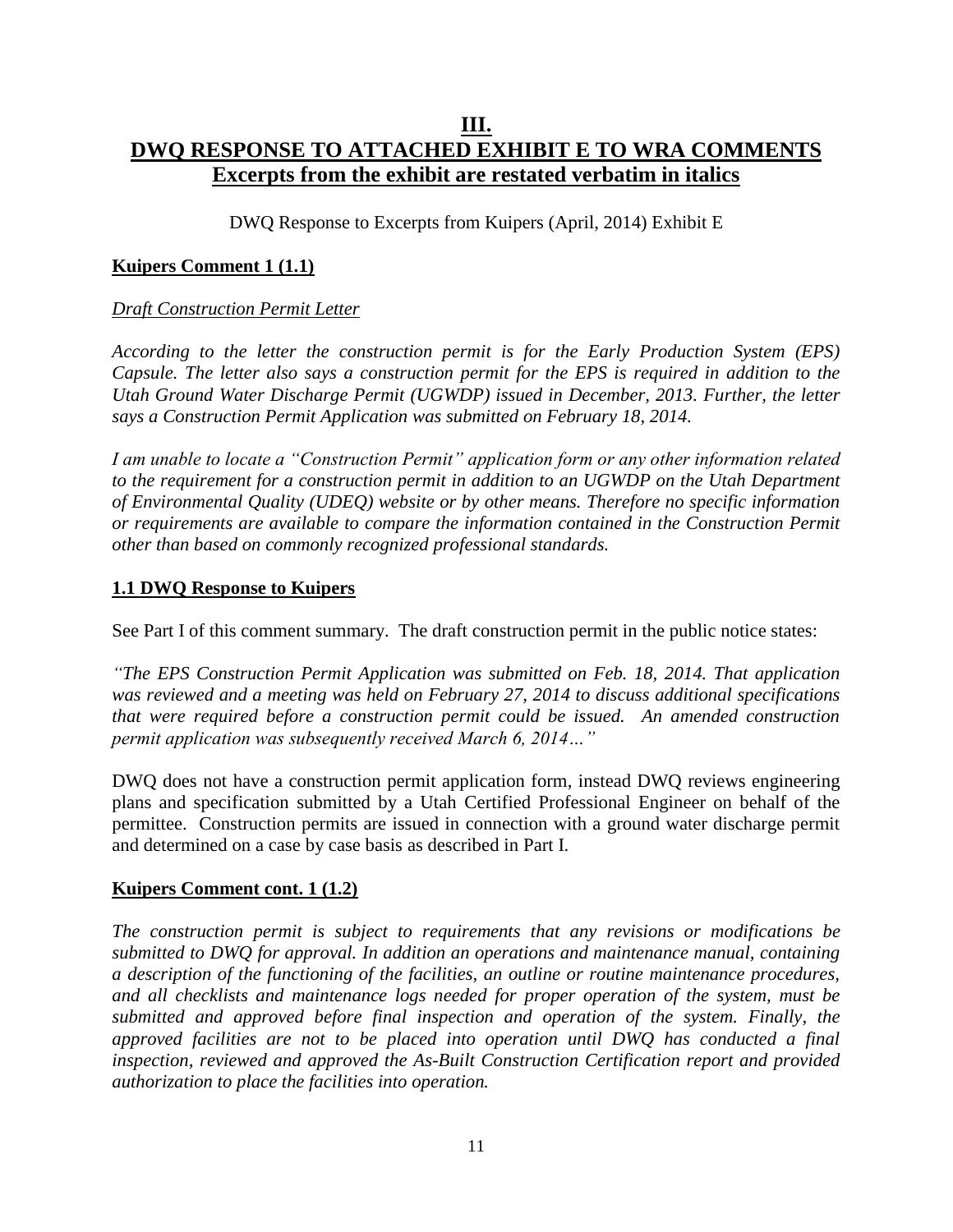*These additional requirements are relatively standard prior to facilities being placed into operation. The degree to which the requirements are effective depends upon original design, the level of additional detail provided, the conduct of meaningful inspections, and knowledge, as well as qualifications of the reviewer/inspector. Similar requirements at other mine sites dealing with containment systems for facilities such as heap leach and tailings facilities have not proven to be effective in many cases.*

## **1.2 DWQ Response to Kuipers**

Please see DWQ Response 4.2 herein.

## **Kuipers Comment 2 (2.1)**

## *Draft Construction Permit*

*The Draft Construction Permit is actually a cover letter from Red Leaf Resources, Inc., dated March 6, 2014, together with an application for a Utah Ground Water Discharge Construction Permit Application. The application consists of construction drawings, specifications, graphics and a "discussion" section. The drawings of the project containment system overview, cross sections, details and monitoring bulkhead & sampling overview are marked "confidential" and are not provided in the draft construction permit. Portions of the specifications are similarly marked confidential and are not provided. The graphics provide highly conceptual views of the containment and proposed leak detection systems.*

*According to the brief discussion section, the "Bentonite amended soil (BAS) is the primary*  barrier to prevent water from infiltrating into the capsule (underline added)." "The geotextile, *geogrid, and geomembrane are included to ensure geotechnical performance of the BAS…(underline added)." "Insulation materials are placed as thermal insulation to protect the BAS during operation (underline added)."*

*From this information it appears the BAS has not been intentionally designed as a barrier to prevent solution from unintentionally escaping from the capsule. Additional features have similarly been incorporated for geotechnical performance reasons or to serve as protective insulation, but not to serve as a barrier to prevent accidental discharge from the capsule. While to some extent it is fair to assume a barrier to infiltration might also serve as a barrier to discharge, the design should intentionally be to serve as a barrier to discharge as well as a barrier to infiltration.*

## **2.1 DWQ Response to Kuipers**

DWQ previously responded to this comment with the issuance of the ground water permit. For instance, see pages 16 and 17 of DWQ's GW Response Summary incorporated by reference as if specifically set forth herein.

Additionally, the EPS capsule is designed specifically to contain liquids and prevent any loss of product (liquid kerogen). RLR is undertaking this activity as an economic enterprise to capture the liquid kerogen. RLR has every economic incentive to minimize any loss of liquid. However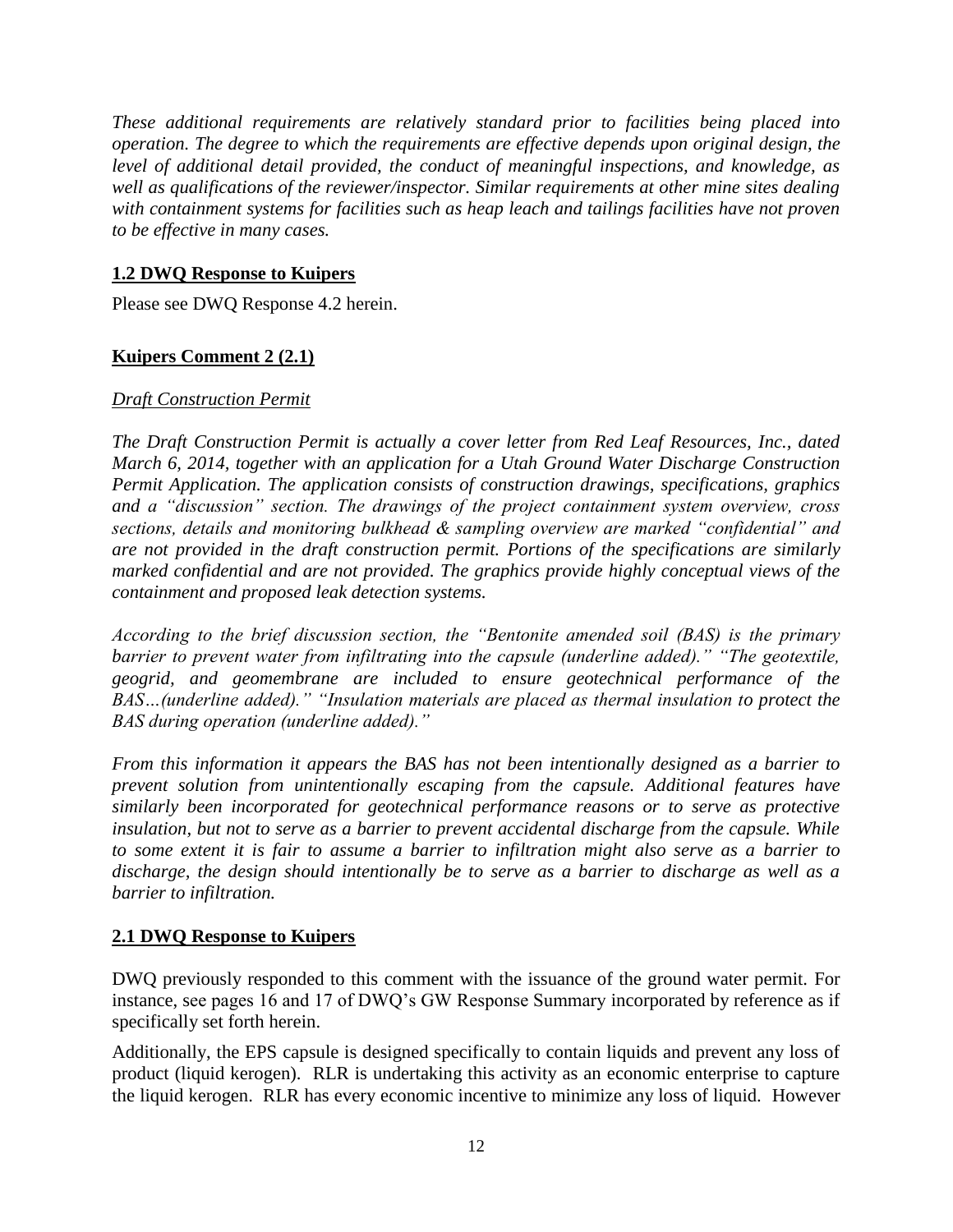in the unlikely event of accidental discharge of liquid kerogen, DWQ is satisfied that the highly protective geology at the proposed EPS site and the 3 feet of 1X10-7 barrier to infiltration are protective of the ground water. The design satisfies the BAT criteria based upon the factors set forth in the BAT definition as, "*the application of design, equipment, work practice, operation standard or combination thereof at a facility to effect the maximum reduction of a pollutant achievable by available processes and methods taking into account energy, public health, environmental and economic impacts and other costs."*

## **Kuipers Comment cont. 2 (2.2)**

*The discussion also identifies the following monitoring approaches as part of the EPS capsule:*

- *Collection Pan*
- *Lower Containment Layer*
- *Bedrock Under Capsule*

*The only additional information provided states that "A drain that is used during operation to collect oil will be used following operations for liquids that infiltrate to the collection pan. For the Lower Containment Layer monitoring, piping is placed to convey liquids that infiltrate to the lower BAS liner that flow to the bulkhead. For monitoring Bedrock Under Capsule, a drain provides for monitoring of fluids which collect above the bedrock. The drain for the bedrock and for the Lower Containment layer may be combined."*

*This is extremely limited information on monitoring and it is difficult to ascertain what is planned to allow for actual monitoring activities to take place, much less to ascertain as to whether the proposed means of monitoring are adequate. A more detailed description of the monitoring approaches should be provided including drawings and dimensions of the sampling locations, means of actual sampling (e.g. in-stream sampler, port, etc.), planned frequency of sampling, custody and analytical requirements, quality assurance/quality control considerations, and any operations or maintenance requirements.*

#### **2.2 DWQ Response to Kuipers**

DWQ previously responded to this comment with the issuance of the ground water permit. For instance, see pages 10-15 and page 31 of DWQ's GW Response Summary incorporated by reference as if specifically set forth herein.

#### **Kuipers Comment 3.**

## *Draft Drawings*

*The draft drawings are actually the three "Graphics" identified in the permit application. The first graphic titled "Capsule Cross Section" shows a cut-away view of the EPS Capsule and identifies the oil shale surrounded by gravel, clay and fill on the sides, and an oil collection pan beneath the oil shale in relation to bedrock. No dimensions or other additional information is provided.*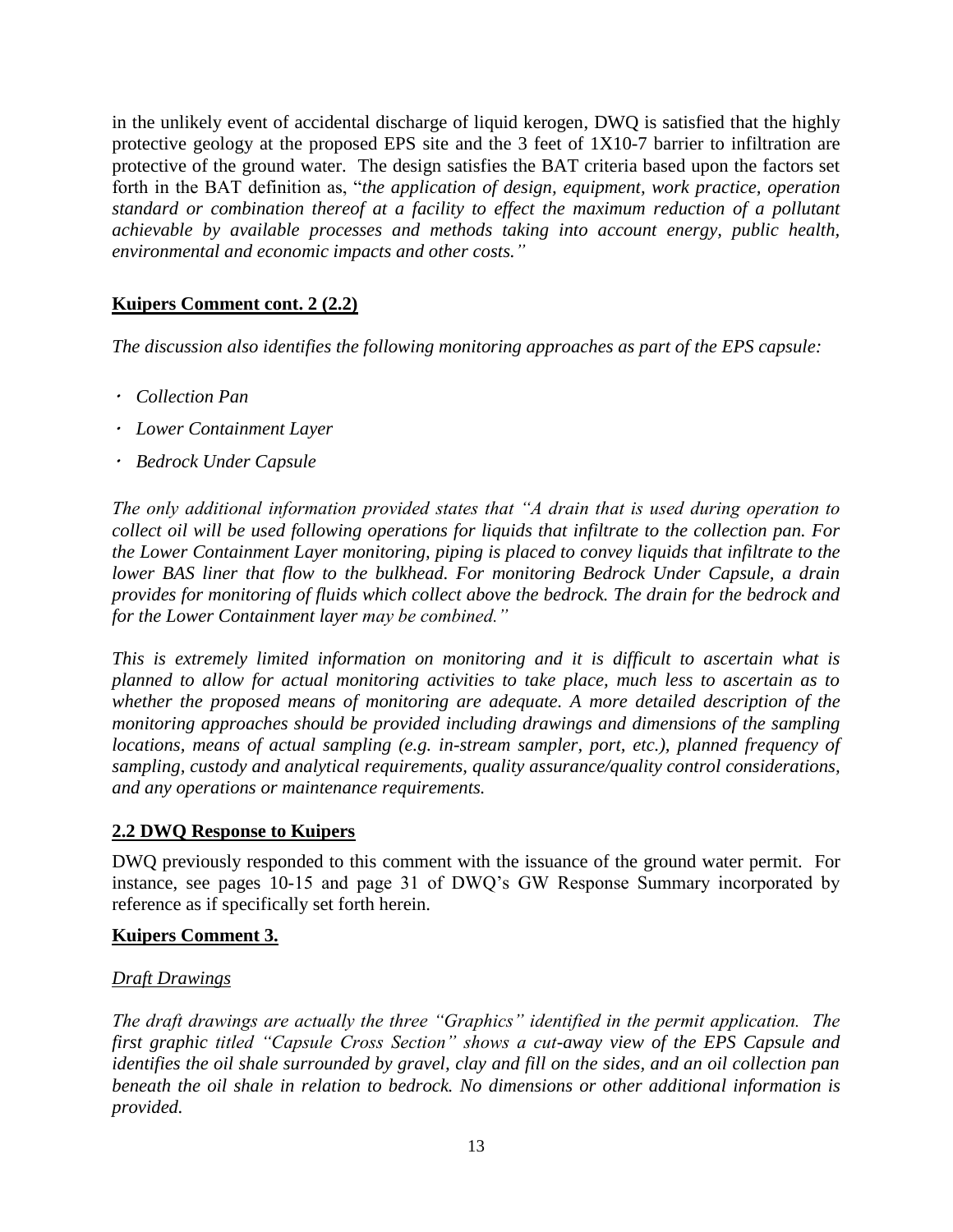*The second graphic titled "Bulkhead Cross Section" shows the same cut-away view but enlarged to show the bulkhead monitoring, fluid collection pipe, and perforated drain pipes sample points in addition to suggesting their relationship to each other. An unspecified distance is indicated between the bulkhead monitoring and fluid collection pipe, while an even greater unspecified distance is indicated between the fluid collection pipe and the perforated drain pipes. It also appears that the pipes would be buried in gravel with the bottom pipe located immediately above bedrock. The drawing also appears to suggest that the perforated drain pipes would only extend below the bulkhead and fluid collection pipes and not beneath the entire EPS Capsule.* 

*The third graphic titled "Alternative Bulkhead Cross Section" shows the same cut-away view as the second graphic however it indicates that a "clay surface monitoring" sampling point would be used instead of the bulkhead monitoring indicated on the prior graphic. In addition it indicates no distance separating the three sampling/monitoring points.* 

*The graphics provide very limited information from an engineering design or regulatory performance standpoint other than to suggest potential concepts. Two obvious technical flaws exist in the concepts presented. First, consistent with the description that the drain "…provides for monitoring of fluids which collect above the bedrock" in the discussion section of the permit, the fluid collection pipe in all designs should extend beneath the entire capsule/bedrock interface rather than just under the area where other pipes protrude from the cell. This approach is consistent with "leak detection" systems used elsewhere in the mining, oil and gas industry and would allow the operator and DEQ to ascertain the integrity of the BAS as well as other aspects of the EPS Capsule design relative to potential unintended discharges. Second, for the obvious reason that separate sample monitoring points would provide distinct data for each intended or unintended discharge of solution from the EPS Capsule, it is highly inadvisable to combine the drain for the bedrock and lower containment layers. In the event a discharge is detected, a combined discharge would not allow for determination of whether the lower containment layer had failed.*

## **3. DWQ Response to Kuipers**

RLR has agreed to separate sampling monitoring points as suggested in the comment.

## **Kuipers Comment 4 (4.1)**

#### *Conclusions*

In general it is unclear what the intended purpose of the construction permit is in terms of *regulatory or technical requirements. This is compounded by the paucity of information contained in the permit as well as the detailed drawings redacted for reasons of confidentiality. Given these facts it is unclear to what extent if any meaningful public review and comment is anticipated or invited by Red Leaf and UDEQ.*

## **4.1 DWQ Response to Kuipers**

See Part I herein.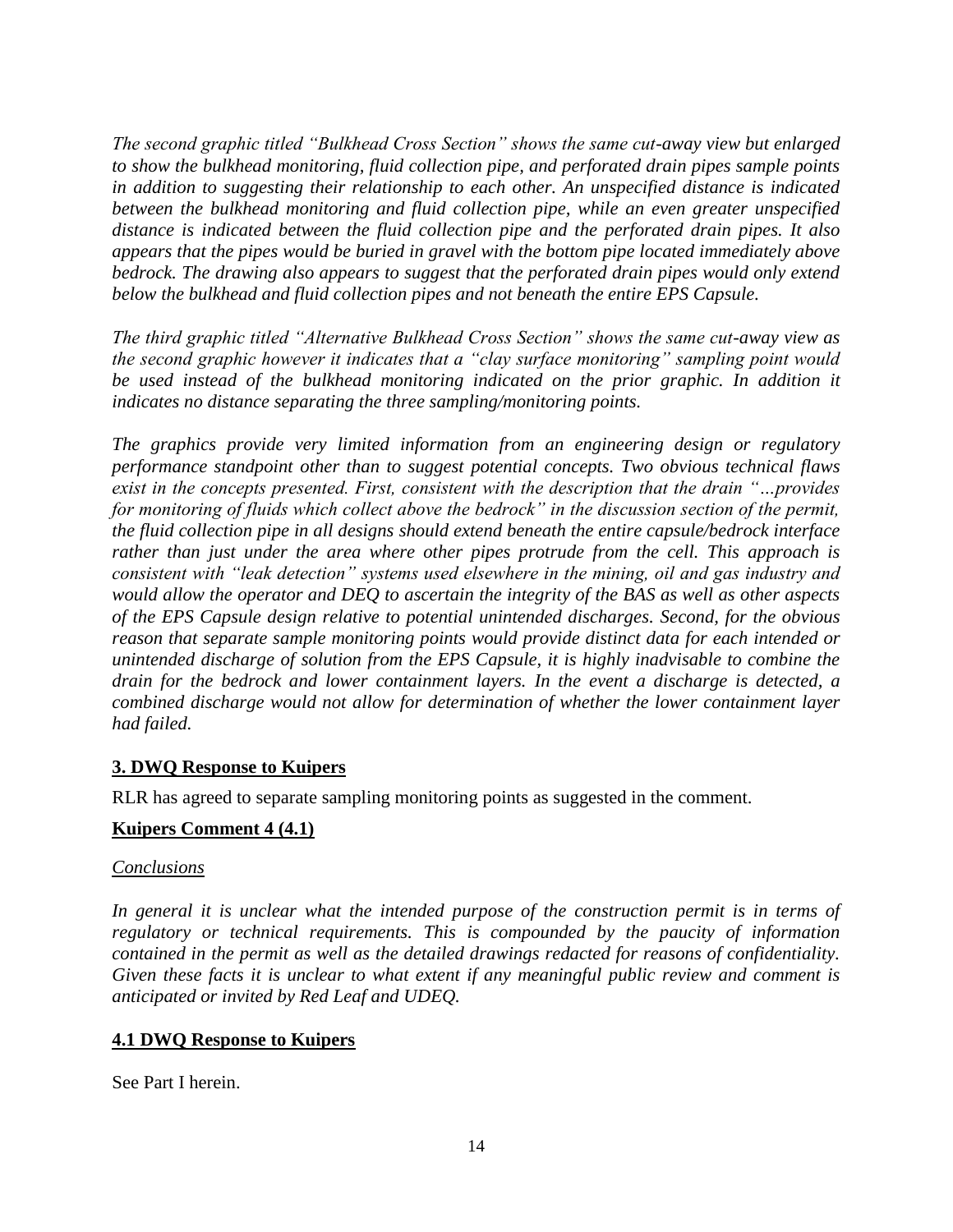#### **Kuipers Comment cont. 4 (4.2)**

*The UDWQ has not entirely addressed the nature of a prototype engineering design in terms of the relatively high risk of failure of major systems, including that of the proposed containment system for the EPS Capsule. The situation warrants a very conservative approach and the prototype installation offers an opportunity to explore potential defects in the design. However, failure to detect, monitor and evaluate those defects would be considered by most technological developers to be a flawed approach likely to lead to unexpected future consequences. UDWQ also acknowledged in the Statement of Basis (p. 7) for Red Leaf's ground water discharge permit that the purpose for constructing the EPS "is to evaluate the capsule design for suitability in the construction of future capsules for commercial production." Therefore, a failure to properly monitor the EPS capsule performance will completely undermine UDWQ's ability "to determine if any potential discharge to subsurface or waters of the State may result from large-scale production at the mine" as stated in the Ground Water Permit (p. 2).*

*Because the proposed "perforated drain pipes" do not extend beneath the entire area of the EPS Capsule as indicated in the graphics they do not constitute a secondary containment such as a drainage and capture network below the BAS as has been proposed previously by the proponent. The operation is proposed as a zero-discharge operation that will include primary and secondary containment (JBR, 2013 p. 10). Given the likelihood of failure of the BAS, a true zerodischarge design would incorporate an additional redundant liner and leak detection system, such as a geomembrane liner overlain by a geogrid draining to a collection point, over the entire area of the EPS Capsule. The current reliance on bedrock as an impervious containment layer is similarly flawed as bedrock is subject to fracturing and cracking and can exhibit significant porosity.*

*Given similar technological developments it is likely that the proposed prototype efforts with respect to the EPS Capsule to capture and contain liquid petroleum containing products will not be successful as it is highly likely that unexpected forces will be exerted in terms of liquid head or saturation within the pile resulting in the additional potential for loss of liquid products containing deleterious materials outside the capsule. The degree to which the retorting process might result in deformation or reaction with the capsule materials as well as the resulting settling of the pile makes long-term effectiveness of the containment questionable.*

*The capsule proposal is without precedence from an engineering standpoint and therefore has inherent risks. It is not known how a three-foot thick bentonite liner will perform under the proposed conditions. We do know how a six or twelve inch liner used for heap leaching or municipal waste disposal (e.g. landfill) might behave under much less rigorous conditions and know that failures are typically very site or incident specific. Failure modes analysis has since shown that manufacturing, construction and operational failures are the most common mechanisms leading to containment failures. This means when dealing with a completely new technology such as the EPS Capsule, reliance on preliminary analysis rather than site-specific data is likely to lead to underestimation of failures. Given that the EPS Capsule process will exert more demands, such as those involving heat and pressure, it therefore would be more likely to result in similar failures. How a three-foot thick liner used in retort conditions with heat and*